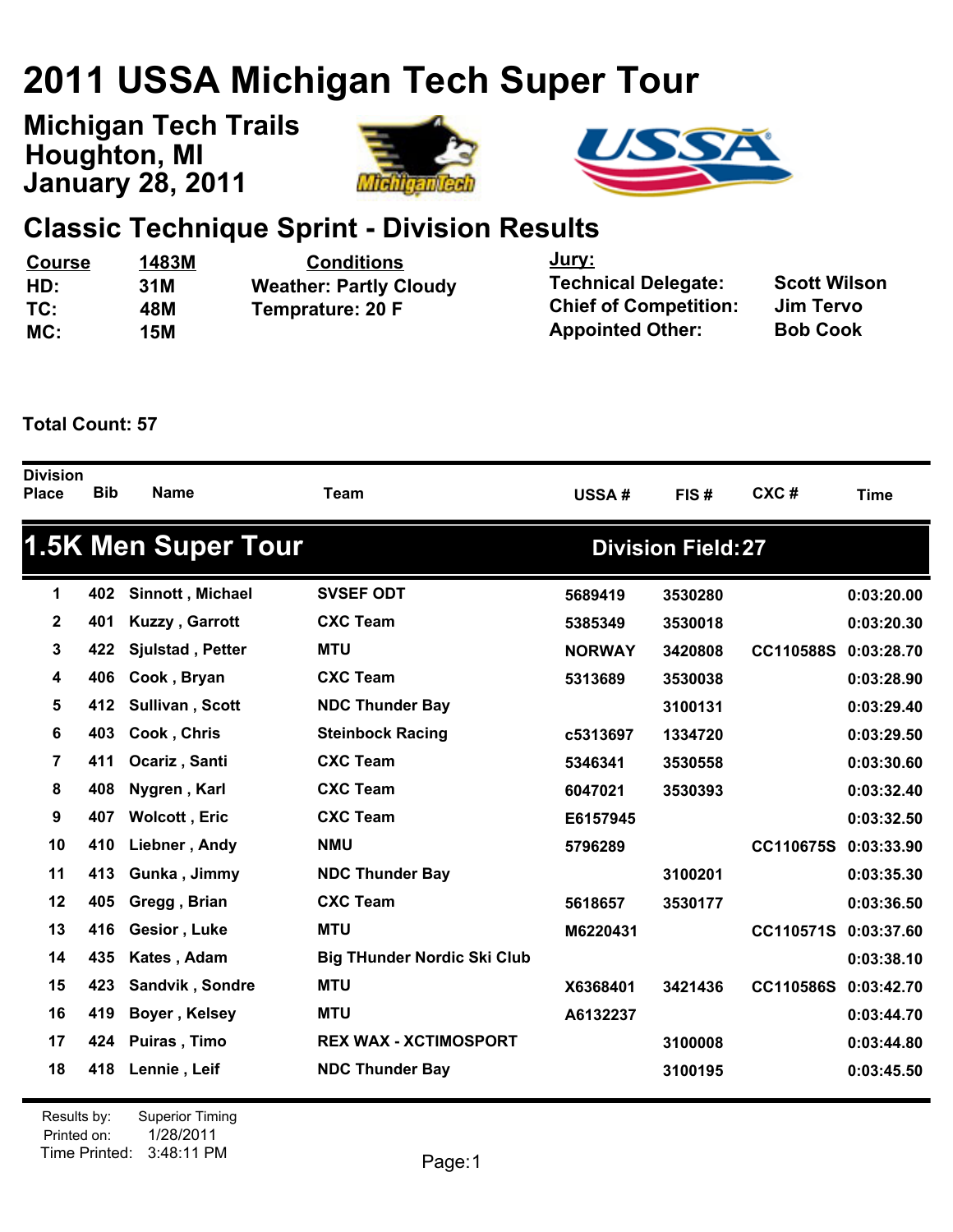| <b>Division</b><br><b>Place</b> | <b>Bib</b> | <b>Name</b>             | Team                               | <b>USSA#</b> | FIS#    | $CXC$ # | <b>Time</b> |
|---------------------------------|------------|-------------------------|------------------------------------|--------------|---------|---------|-------------|
| 19                              | 427        | Foster, Angus           | <b>Big Thunder Nordic</b>          |              | 3100242 |         | 0:03:45.70  |
| 20                              | 421        | <b>Coulter, Dudley</b>  | <b>NDC Thunder Bay</b>             |              | 3100213 |         | 0:03:48.40  |
| 21                              | 415        | <b>Ellefson, Lars</b>   | <b>DNSC/Salomon</b>                | 6169981      |         |         | 0:03:49.40  |
| 22                              |            | 425 Freitag, Julain     | <b>Big Thunder Nordic Ski Club</b> |              | 3100265 |         | 0:03:50.00  |
| 23                              | 429        | <b>Pendziwol, Colin</b> | <b>Big Thunder Nordic</b>          |              | 3100257 |         | 0:04:01.50  |
| 24                              | 438        | Ek, David               | <b>Big Thunder Nordic</b>          |              | 3100241 |         | 0:04:07.30  |
|                                 | 404        | Seaton, Harry           | <b>NDC Thunder Bay</b>             |              | 3100200 |         | <b>DNS</b>  |
|                                 | 409        | Liebsch, Matt           | <b>CXC Team</b>                    | 5754890      | 3530348 |         | <b>DNS</b>  |
|                                 | 417        | <b>Hamilton, Chris</b>  | <b>NDC Thunder Bay</b>             |              | 3100186 |         | <b>DNS</b>  |

## **1.5K Women Super Tour Division Field:10**

| 1            | 464 | Turman , Christina      | <b>NMU</b>                         | A5927553 | 3535309 | CC110664S 0:04:05.20 |            |
|--------------|-----|-------------------------|------------------------------------|----------|---------|----------------------|------------|
| $\mathbf{2}$ | 462 | Weber, Audrey           | <b>Go! Training</b>                | 6047815  | 3535433 |                      | 0:04:11.50 |
| 3            | 463 | Stuber, Maria           | <b>CXC Team</b>                    | 5729777  | 3535184 |                      | 0:04:13.40 |
| 4            | 465 | Lee, Andrea             | <b>NDC Thunder Bay</b>             |          | 3105143 |                      | 0:04:20.40 |
| 5            | 461 | <b>Compton, Caitlin</b> | <b>CXC Team</b>                    | 5188735  | 3535021 |                      | 0:04:26.60 |
| 6            | 468 | <b>Haggarty, Moira</b>  | <b>Big Thunder</b>                 |          | 3105165 |                      | 0:04:36.50 |
| 7            | 471 | Hamm, Camille           | <b>Big Thunder Nordic Ski Club</b> |          | 3105166 |                      | 0:04:48.70 |
| 8            | 473 | Serratore, Mia          | <b>Big Thunder Nordic Ski Club</b> |          | 3105174 |                      | 0:04:54.30 |
|              | 467 | Drost, Stephanie        | <b>Big Thunder</b>                 |          | 3105161 |                      | <b>DNS</b> |
|              | 472 | <b>Kaiser, Beatrice</b> | <b>Big Thunder Nordic</b>          |          | 3105168 |                      | <b>DNS</b> |

## **1.5K** Men OJ **Division Field:5**

|     | 431 Scott, Cody             | <b>Sisu Nordic Ski Foundation</b>     | 6328720 |         | MW110482O 0:04:18.50 |
|-----|-----------------------------|---------------------------------------|---------|---------|----------------------|
|     | 414 Hugus, Benjamin         | none                                  | 6154686 | 3530593 | <b>CG110669O DNS</b> |
| 426 | <b>Williams</b> , Ross      | <b>Traverse City Central Nordic S</b> | 6099576 |         | <b>GL110436O DNS</b> |
|     | 428 Joda, David             | <b>PEAK NORDIC!!!!</b>                | 6339953 |         | <b>MW110100ODNS</b>  |
| 437 | <b>Nichols, Christopher</b> | <b>Wausau Nordic</b>                  |         |         | <b>MW110646ODNS</b>  |

| 1.5K Women OJ |                           | <b>Division Field:2</b> |                      |
|---------------|---------------------------|-------------------------|----------------------|
|               | 466 Irwin, Deedra         | C6289715                | CM110124O 0:04:10.50 |
|               | Yovetich , Marissa<br>469 | 6311506                 | 0:04:44.00           |